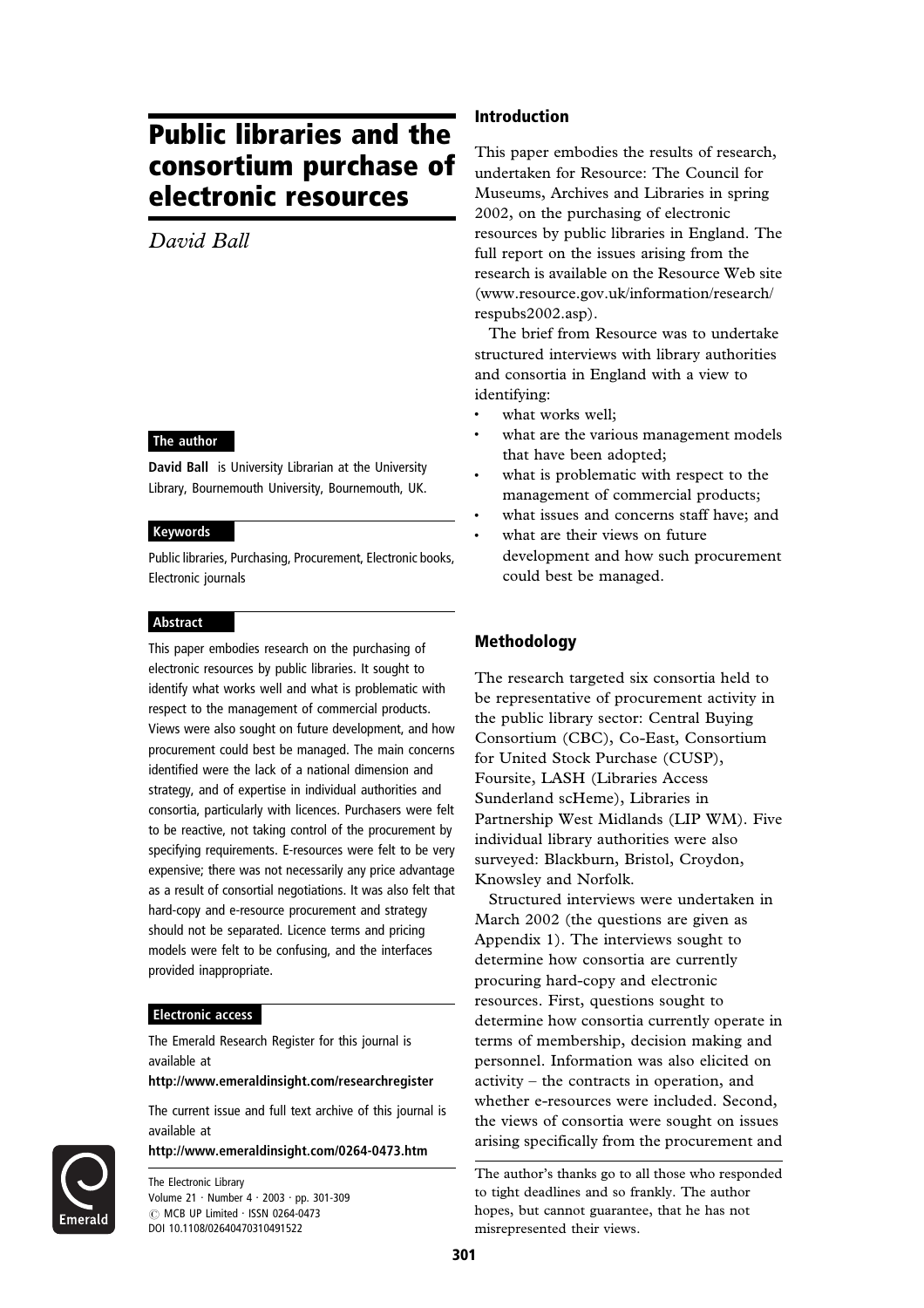use of e-resources – what content was required, what technical and contractual problems were foreseen – both now and in the future. Finally opinion was canvassed on whether there are benefits or disadvantages in divorcing the procurement of e-resources from the procurement of traditional library resources.

The survey of libraries concentrated on more practical issues arising from the use of e-resources, such as those relating to use of technology by both staff and users. The survey was also used to discover what types of content were sought by libraries and to determine if there is any pattern to current spending. Although the interviews were structured, both consortia and libraries were encouraged throughout to raise other issues or concerns themselves.

#### **Survey of consortia and authorities**

#### Survey of consortia

The six consortia surveyed responded as follows.

#### What is the membership?

A variety of consortia were surveyed, showing markedly different genesis, geographical spread and reasons for existence. Some exist for purchasing (CBC, CUSP), one because of a common library management system (Foursite), others have the character of a regional agency (Co-East, LIP WM). The number of members ranges from three to 25.

Two are cross-sectoral, including higher education (HE) as well as public libraries. One (LASH) came into being specifically to support learners across the city, with the aim of providing seamless access to learning through public libraries, the further education (FE) college and the university.

There is limited identification with regional boundaries: CUSP for instance will not accept members from outside the Government Office for the Southwest region. However, CBC, probably the strongest of the consortia in terms of parentage (local authorities rather than libraries are members), commitment and size of contracts, is multi-regional, embracing members from the Midlands, East of England, Southeast and Southwest regions, with London boroughs using the contracts too.

## What is the decision-making and management structure?

There is a fair amount of commonality in structures, generally comprising a board of heads of service or senior representatives of members, with specialist groups (e.g. content, connectivity) doing the work.

CBC has a different structure, similar to that of the HE purchasing consortia: the Libraries Group is itself a sub-group of the wider local authority purchasing consortium.

The legal standing of consortia is an issue, resolved in varying ways. Some are not legal entities, and hence cannot contract with suppliers. Two main methods of resolving this difficulty emerge. First one authority will act as the lead authority, and hence legal entity, undertaking negotiations and setting up an agreement. Second the consortium may negotiate a framework agreement with a supplier; there are then bilateral contracts implementing this agreement between individual authorities and the supplier.

The consortia are eminently democratic; while a strategic steer may be given by chairs and work undertaken by relatively small dedicated groups, decision-making, in terms of what contracts to pursue and which offers to accept, is taken by the steering group as a whole. Such a democratic approach is felt essential to reflect the requirements of, and ensure take-up of contracts by, the membership.

## What personnel are involved – dedicated, voluntary, procurement ...?

Some consortia have or are about to appoint dedicated full- or part-time staff, but rely as heavily as the others on the contributions, in terms of staff time, of their members. One consortium expressed the feeling that the employment of one or even a half-time dedicated person would have a great effect: membership contributions in terms of staff time tend to be squeezed by other pressures. Not all consortia involve procurement professionals. Where these are involved, their services tend to be donated by or hired from member authorities.

#### What contracts are in operation?

The purchasing or system-based consortia tend to have traditional hard-copy contracts in place – books, audio-visual materials, binding, official publications. Only one reports going to tender for journals. There are few contracts for online resources - British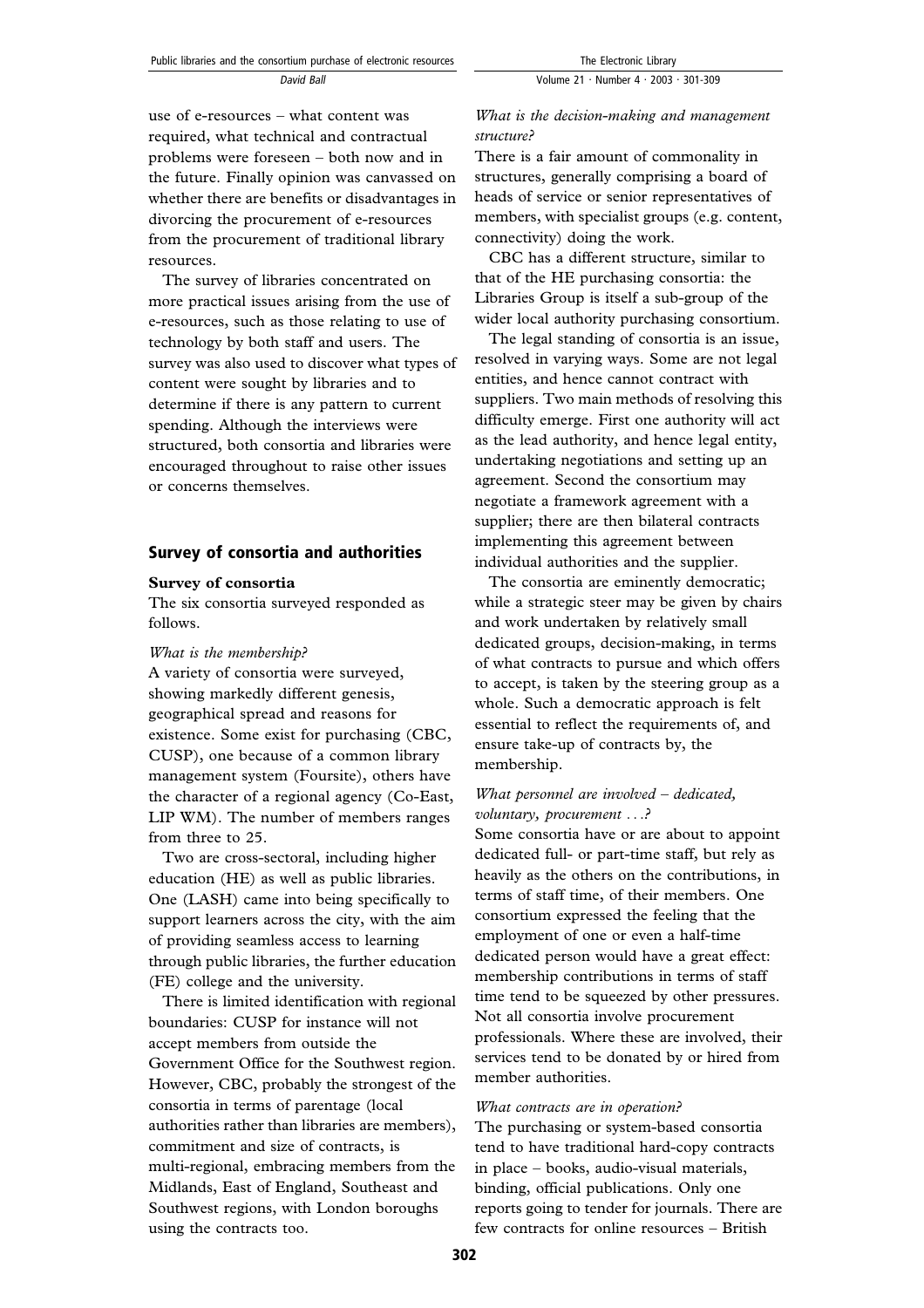Standards, EBSCO Masterfile, World Book Online. Some trials of other products are current.

One large consortium had tried repeatedly to enter the e-resources marketplace, but with little success. Pricing by publishers had shown little advantage in aggregated consortium purchase. Experience of traditional contracts and the involvement of procurement professionals in this consortium may have fostered a more realistic and critical attitude to what was on offer. Also, members' focus had been on installing the People's Network and on associated issues such as staff training.

There is an awareness of being reactive. The British Standards contract for instance arose from an approach by the intermediary, accompanied by the news of discontinuation of the microfiche version. Some consortia feel that publishers bombard them with offers that are difficult and time-consuming to evaluate, and seldom offer value for money. These tend to reflect the publishers' agenda rather than the libraries' requirements. Terms and conditions are generally perceived as being unfavourable to libraries.

Two interesting strategies are developing. Firstly CUSP is developing a standard specification for services. They will define what is required, then approach publishers. Secondly Co-East has developed a content strategy and enshrined it in a document to be published on its Website (www.co-east.net/ working groups/content). The document outlines the strategy and the criteria for selection. It also contains an online questionnaire, which potential suppliers are expected to complete rather than cold-calling.

There is an awareness of the implications for hard-copy budgets of contracts providing electronic resources. The electronic contracts tend to be more expensive than any hardcopy near equivalent.

## How are the contracts managed and what problems are there?

In best procurement practice, contract management over the whole period of an agreement is essential to ensure delivery of what is promised; but in reality it may often be ignored by purchasers. The consortia with traditional hard-copy contracts generally show an awareness of the need for contract management, holding structured review meetings every three or six months. This tight contract management, involving both detailed

feedback from member libraries and regular review meetings with suppliers to monitor and improve performance, is generally associated with continuing involvement of purchasing professionals.

However there is little evidence of management of online contracts. This is no doubt partly due to the newness of the contracts. However there were some disturbing comments, such as "we found it difficult to get into dialogue with the new customer manager". There is however an awareness of the difficulties that may arise in the course of contracts for electronic resources: missing or changing content, downtime, access problems etc. These difficulties are additional to the usual vagaries of the hard-copy marketplace, with changes in ownership, staff, location etc.

Such medium-specific issues, combined with the newness of the resource and the arrangements for access, the intangible nature of electronic provision (one is aware of a day's newspapers not arriving in hardcopy) and complex licence terms, suggest that the contracts need careful management.

There is some evidence of the difficulties of the cross-sectoral approach. One consortium had a contract negotiated and led by a university. The non-HE members felt that their usage of the contract was low, and the FE college was believed to have pulled out as a consequence. It was nevertheless felt that there were common content requirements across the sectors, for instance for local history and archival materials. Such materials however may well not be the subject of procurement but of local cross-sector/domain production and free to users.

## What issues and concerns do member libraries have regarding e-resources?

There were a number of concerns about access. Remote access, i.e. access from the home or office, was felt to be essential. Those surveyed acknowledged that this could be seen as problematic by publishers. Also limits on the number of concurrent users were felt to be an impediment to the aim of providing access for all

Financial concerns were also evident. Electronic resources were held to be more expensive on the whole than hardcopy. Funding for additional expensive resources, no matter how appropriate, was problematic. Licence terms were also felt to be confusing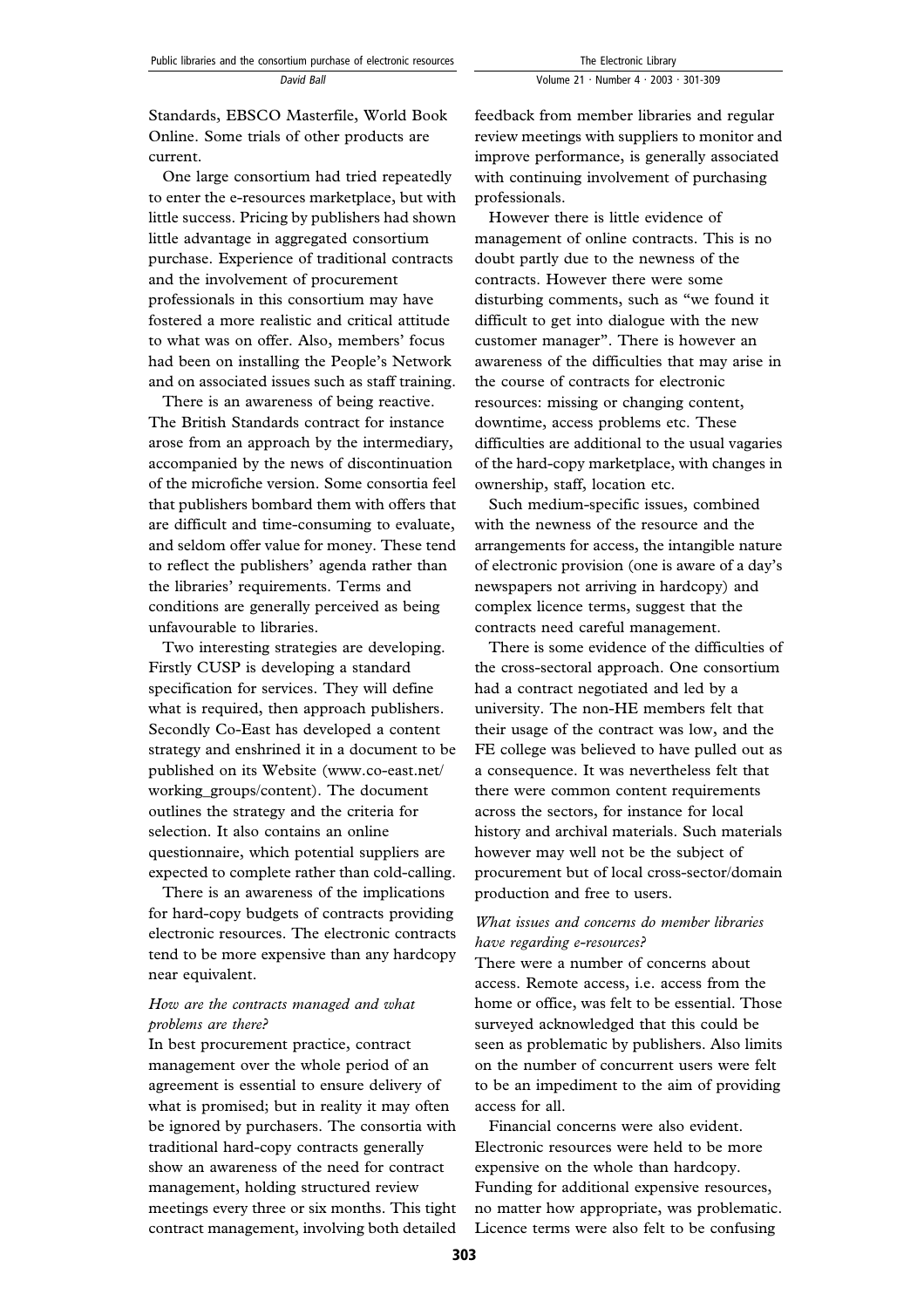when trying to predict cost, often depending on one or more of usage, location and size of population. Other concerns surrounded the technology. Space for terminals in branch libraries was not necessarily available. Authentication was felt by some to be an issue, not by others.

In terms of human resources, staff training had been an issue in the past, but was no longer felt to be so. It was noted that training the user may be a part of the educator role in **Advanced European Computer Driving** Licence (ECDL). As far as the users were concerned, the level of intellectual access was sometimes felt to be a problem, with interfaces and search methods geared to the specialist or academic user rather than to the general public. The possibility of additional management information was welcomed as being a means of effectively concentrating expenditure on the most used items.

What would you like to see in the future in terms of e-content, and how should it be delivered? There was a considerable unanimity as to what content was required. The most frequently mentioned resources were as follows (the order does not imply ranking):

- reference materials and directories;
- newspapers;
- legal sources;
- business information;
- official publications;
- advice products;
- resources, particularly bibliographic, for library staff; and
- lifelong learning materials.

It is worth noting that only two consortia mentioned journal content. This reinforces the impression that the content requirements of public library consortia are quite different from those of academic library consortia, where spending on e-resources is almost exclusively on e-journals. There was strong support for the idea of a core electronic reference collection with a single interface designed for use in public libraries.

Many consortia stressed that the desired resources were not necessarily all commercially produced. Some, such as learning materials, may be produced to be free at point of use (e.g. the NOF-Digitise materials, in-house digitisation programmes). The production of cross-domain materials in line with cultural strategies was noted. One can therefore foresee the development of a

hybrid corpus of e-resources - some paid for, some available free of charge, others created in-house - perhaps made accessible through a single portal for each public library.

As regards delivery, there seems to be a consensus that public library needs were not fully appreciated by suppliers. It was felt that the level of intellectual access must be tailored to the majority of users, and take account of increasing remote access. Full attention must also be paid to social inclusion. Authentication must be as easy as possible (e.g. by library ticket number), while enabling delivery both remotely and through libraries.

There was also a consensus in favour of standardisation. One interface/search engine for all content was seen as the ideal; failing this a small number of large databases (e.g. EBSCO Masterfile) was preferred. Customisation by the individual library or consortium would be possible, but a standard off-the-peg product was preferred. Mention was also made of re-purposing content and delivery through virtual learning environments.

## Should e-resources and traditional procurement be co-ordinated, and if so how?

Local/regional consortia are seen to work very well for traditional hard-copy resources. They tend to have loyal and hard-working members, supporting well established contracts with large demonstrable benefits to their authorities. Given the long experience of such consortia, their place in traditional library procurement and the interdependence of print and other media, co-ordination of procurement was strongly supported. The consortia with no hard-copy contracts do not co-ordinate activities with traditional consortia, despite in many cases overlapping memberships (see the introduction to the survey of library authorities below). There was a concern that e-resources and hard copy tend to be placed in separate boxes. A holistic approach was felt to be essential: the publishers, the information and the needs of users are common; only the medium is different.

The lack of a national dimension or strategy following the demise of EARL was lamented repeatedly. Lack of the national dimension, and an appropriate national decision-making structure, were felt to have inhibited local and regional action. A national approach to content was felt to be the natural complement to the national approach to the network.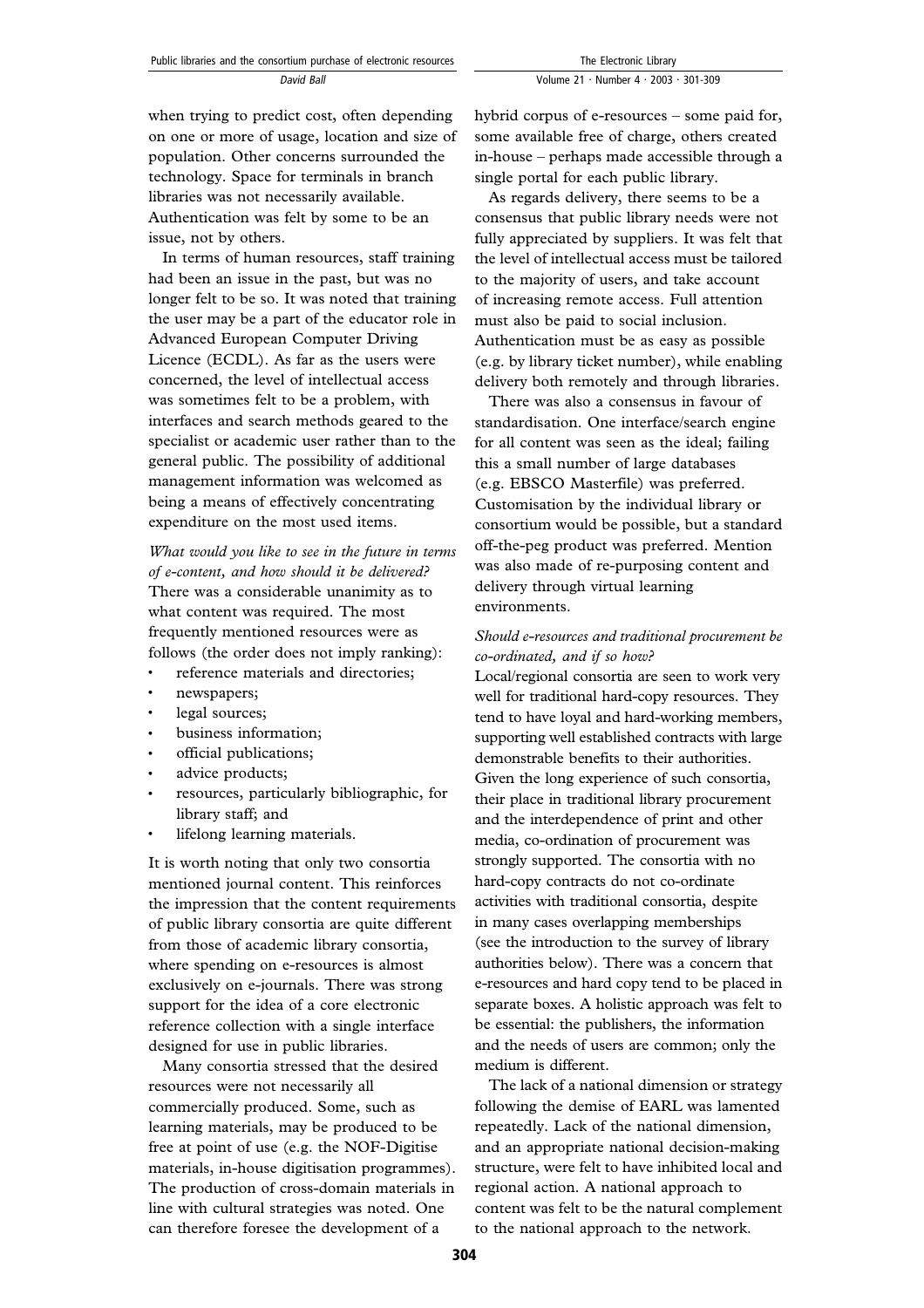There is an interesting contrast here with the HE library sector in the UK, where hard-copy procurement is undertaken by the seven regional purchasing consortia and negotiations for electronic resources are carried out by or on behalf of the Joint Information Systems Committee (JISC). The regional purchasing consortia oversee in aggregate spending of about  $f<sub>n</sub>$  million (over \$100 million) annually and are well coordinated. Their activities have perhaps not received the attention they deserve.

#### Are there licensing issues?

Licences were characterised as a minefield, with too many issues to detail. There was generally felt to be a lack of expertise and knowledge, as well as resources, in individual libraries or consortia, to fathom the many and arcane issues of the multiplicity of licences offered by publishers and intermediaries. A single national model licence would be universally welcomed by libraries and consortia.

#### Are there technical issues?

Authentication is seen by some as the key technical issue. Consortia demand flexibility from suppliers to enable individual authorities to select the approach appropriate to their circumstances. The novelty of the arrangements to local authority IT departments is seen as a challenge by some. Speed of delivery through modems is an issue for remote access and for some libraries. Replacement strategies for the new equipment installed under the People's Network initiative were starting to be a concern.

#### Other issues and concerns

There is a sense of frustration that little progress seems to have been made with regard to e-resources. This is seen as due in part to the lack of strategy and awareness on the part of publishers and intermediaries. It is felt that publishers do not know how to sell e-resources to the sector, and the sector itself does not know how to buy them.

Transparency of pricing and the difficulty of assessing the costs and value of the deals on offer were noted as an impediment. Furthermore, the additional costs, in terms of both price and staff commitment, of e-resources were mentioned often. Standards for content and delivery were mentioned by one consortium.

#### **Survey of library authorities**

The survey of library authorities sought both to validate the results of the survey of consortia and to gain an insight into some of the quotidian and technical issues surrounding e-resources. Four library authorities were interviewed: Blackburn, Bristol, Croydon, Norfolk. Knowsley responded to a questionnaire. The preponderant medium for digital resources is still by far the stand-alone CD-ROM.

There is evidence from the survey of consortia that libraries may be members of multiple consortia. Sunderland for instance is a member of LASH, but also uses an agreement of the Northern Chief Librarians Group, and book contracts negotiated by purchasing officers in the Northeast of England.

What e-resources do you subscribe to now? Three groups emerge:

- (1) Some libraries have no online subscriptions, perhaps due to technical difficulties, but as many as 100 CD-ROMs. The latter will often be standalone, available in a central library.
- (2) Many libraries have a handful of subscriptions, typically to newspapers, standards and a bibliographic database.
- (3) A third group has more extensive subscriptions, including legal and business resources. They will generally be authorities with city-centre reference libraries, often serving the business community.

#### What are the selection criteria?

Selection criteria are varied. One authority links resource provision very much to education, particularly Key Stages, to lifelong learning and to information skills. This library authority also offers a variety of information and IT skills courses to its users, and is investigating joint provision with local FE colleges. Others cite the detailed Co-East criteria as a model. These are given in Appendix 2 and published on the Co-East Web-site (www.co-east.net/working\_groups/ content). It may be that we are seeing the emergence of a *de facto* standard.

One authority cites its stock management policy as stating that it "... should satisfy the needs of users actual and potential, and be flexible enough to be adapted in the light of changing information needs and new information sources ...". Also that "... an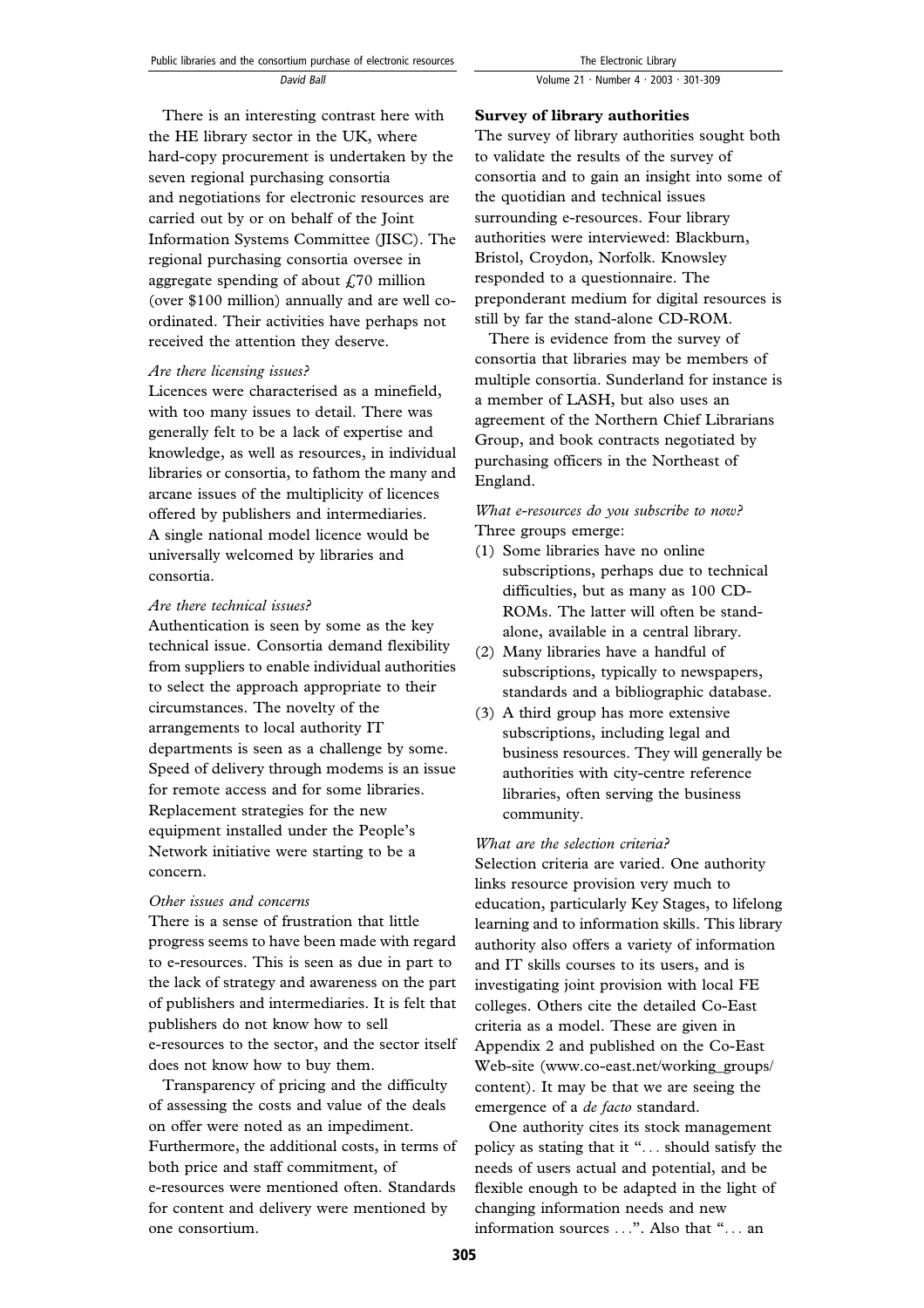increasing importance will be placed on electronic resources of information from databases and CD-ROMs. When evaluating these resources at selection, consideration will need to be given to service wide information needs and resulting networking and licensing needs since this may have an impact on the final purchase price."

One authority cites the main criteria as:

- price/value for money;
- speed and reliability of database;
- quality-assured content from authoritative sources; and
- suitability to type of enquiries received in our libraries.

One authority felt there was a danger in treating e-resources separately. They should be covered in stock management policies, and overlap with printed resources carefully managed. There are interesting echoes here of the consortia's concern over the effects of the divorce of electronic from hard-copy procurement.

How do you make the resources available? The common approach is to make links, grouped by subject, from the library Web site to the resources. One authority routes these through the CD-ROM server, either on the Web or as networked CD-ROMs. Another notes that e-resources do not appear in the general catalogue. Two authorities note that they authenticate access to online resources by IP address. Use of a WAN/LAN appears to be general.

Most authorities explicitly aim to make resources available through branches as well as centrally. One notes that its online business resources are not provided through the branches; it is not clear whether this is from financial considerations, lack of expertise, or lack of demand. Others note that availability in the branches is limited, and one authority cites a possible technical solution to the problem of the identification of remote users.

#### What is the take-up?

There is a variety of approaches to gathering statistical information on usage, but a general impression that little such information is available. Some use only observation ("queues at peak times") and service providers' statistics. Others count bookings of machines and hits on the proxy server. Service providers' statistics are used at renewal time; subscriptions have been cancelled because of

low take-up. Most resources are judged to be well used, but there seems little firm statistical or comparative basis for this judgement. Low take-up is blamed by one authority on insufficient marketing.

A number of authorities cite system-based improvements in prospect for the collection of statistics. However, although e-resources offer the potential for more accurate monitoring of usage than hard-copy resources, practice seems at present rather haphazard.

## Are there technical issues/problems (passwords,  $IP$  addresses  $\ldots$ )?

The problems cited by public libraries are generally similar to those encountered by academic librarians over the years: frequent changes of IP addresses, with no notification by corporate IT department; use of proxy servers – the service provider may be concerned about unauthorised access and concurrent usage; lack of support from commercial providers (of networks and resources).

Others may be specific to public libraries and hence not be so familiar: in services not providing IP-address authentication, staff have to log users on; access problems due to filtering software; inability to restrict access to only library PCs (once through the firewall, the whole authority has access; the library bears the cost).

There is some good news: long-standing access problems associated with IP addresses are reported, but seem to have been resolved by one authority. Numerous technical problems with CD-ROM networks are also cited: the online medium is not necessarily more problematic than any other.

#### Are there skills issues for staff?

The investment in hardware for public libraries represented by the People's Network has been complemented by investment in staff training. This is recognised as having brought a good degree of general technical expertise. However, difficulties are cited in familiarising staff with services available. A system of "trickle-training" is noted by one authority. These difficulties are perhaps more severe for public libraries, with their distributed branch structure, than for academic libraries, which tend to be more centralised.

#### Are there skills issues for users?

The diversity of interfaces and search engines, and the level of expertise assumed, are cited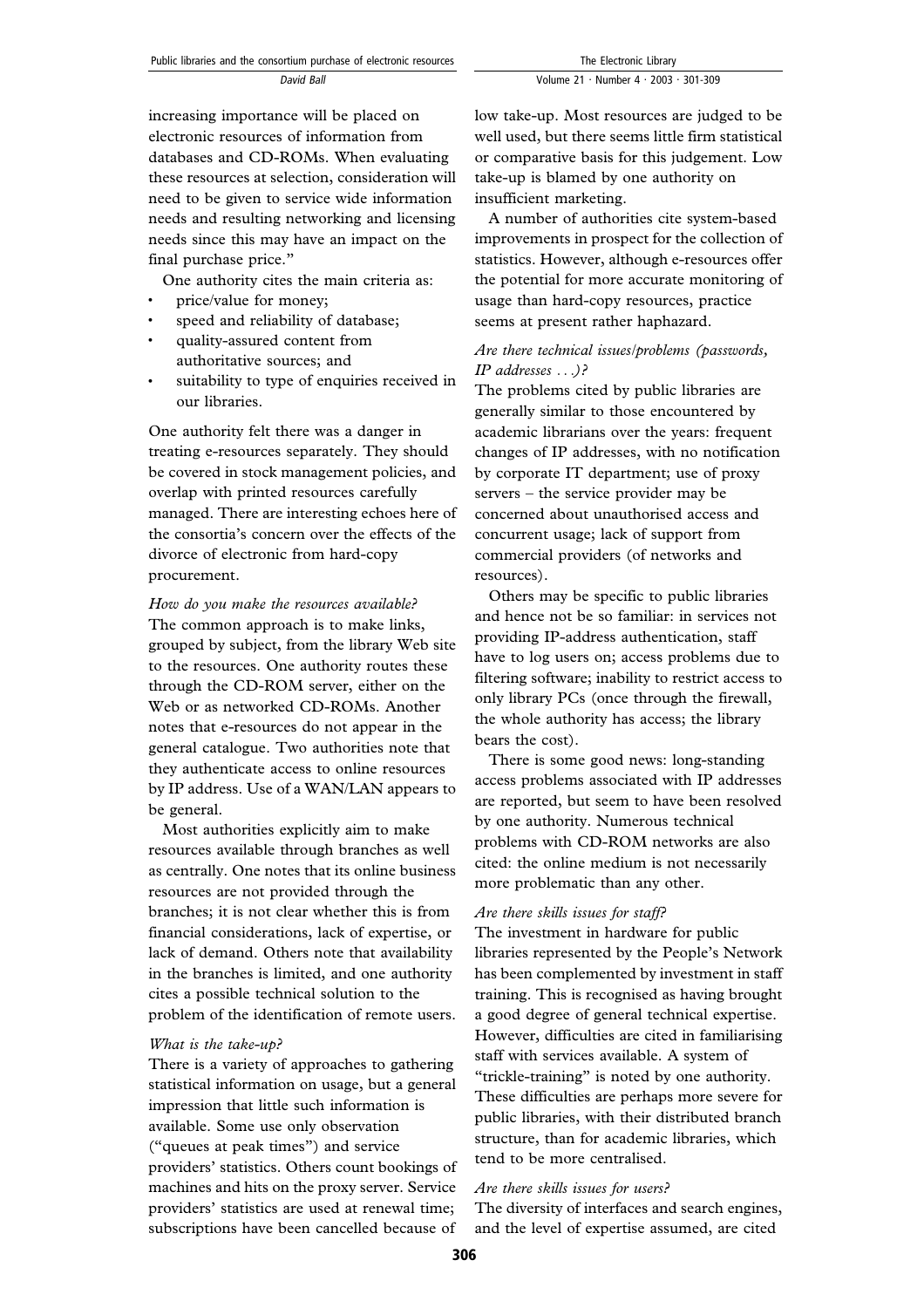as impediments to the general and infrequent user. However an increasing level of IT knowledge and sophistication amongst users is also noted.

Authorities are increasingly providing IT and information-skills training for their users. One public library has developed a wide range of courses in conjunction with the authority's lifelong learning office, and is now investigating the possible application of Netskills materials. Outside agencies such as the Learning and Skills Council have also provided skills training.

Some point-of-use documentation is produced; many authorities rely on service providers' documentation and online help. One authority observes that most users ignore the documentation.

What content would you like to make available? The wish-list, unranked, includes:

- wider subject coverage literature,
- languages, genealogy, science;
- business resources;
- reference works;
- careers resources;
- learning materials;
- local studies and heritage;
- teenage products; and
- basic skills packages.

There is some overlap with the consortia's wish-list - business resources, reference works and learning materials. However, there is perhaps emphasis on more wide-ranging materials, such as careers resources. Materials to support the e-government agenda and "BIDS-type" services (i.e. databases and electronic journals) were also mentioned. One authority wishes to extend provision to e-books and e-journals "once the price and access conditions are right".

#### Other issues and concerns

The prohibitive cost of some services and the variety of pricing models are seen as problematic. A mismatch between users' capabilities and expectations and the interfaces to resources was also cited.

## **Summary**

The most striking feature of the survey is the low incidence of online e-resource provision. The CD-ROM is still the dominant digital medium. E-resources are still seen as novel and apart, not yet integrated with traditional provision (e.g. not appearing in the general

catalogue). There is also a general feeling of powerlessness, lack of direction, and of being reactive. Some generalisations based on the results of the survey and supplemented by personal knowledge are offered below.

## The consortia

There are a number of very strong purchasing consortia of a geographic, but not necessarily regional, nature. These tend to have large and well supported contracts for traditional library materials and functions (books, audio-visual materials, binding), which are tightly managed. Procurement professionals may be involved at all stages.

There are a number of other consortia with a wider focus than purchasing (regional agency, information planning, lifelong learning). These may have some contracts for e-resources, perhaps as a result of approaches from publishers. There are a number of consortia with a functional focus, particularly a common library management system. Libraries may be members of several consortia.

#### A national approach

There seems little co-ordination between consortia and a national approach to a strategy for e-resources was felt desirable by both consortia and individual authorities.

There was a general feeling of waiting for something to happen, of the problems of e-resource procurement being intractable, insoluble, or simply too large to be tackled at the level of the individual authority or even consortium. It was generally felt that a holistic approach covering both hard copy and e-resources was required.

It is however doubtful that a cross-sectoral approach would be worthwhile. There are fundamental differences between the public and academic library sectors, concerning for instance content and type of interface required. Tactically it may also be advisable to approach publishers separately, and not to conflate negotiations for access by strictly defined communities with negotiations for access by all residents in a geographical area.

## Content

There was some consensus as to the type and nature of content required. Lists of specific content requirements are given above; the underlying requirements may be analysed as follows: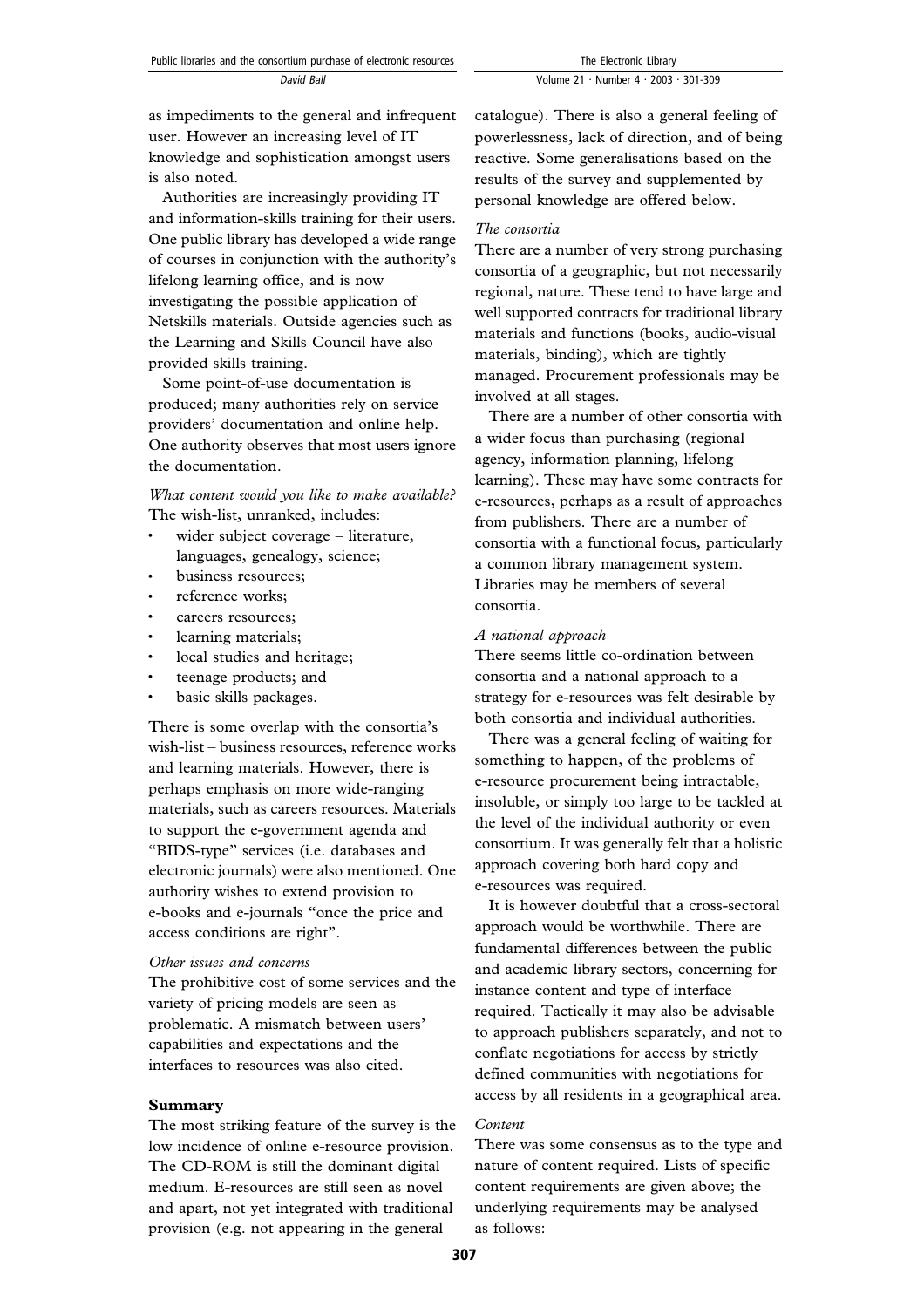- A national electronic reference collection, with a single simple interface designed for public library staff and users.
- Materials to support lifelong learning.
- Materials that are relevant and tailored to the user (e.g. of UK origin, at the appropriate intellectual level, timely).
- Free and locally produced materials are of at least equal importance and should be integrated with commercially provided resources as far as the user is concerned.

## Delivery

There is again some consensus on requirements:

- Remote access, in home or office.
- Flexible but standardised authentication, to allow an authority to choose the most appropriate method, but with a common approach across all e-resources.
- Appropriate intellectual access, with as far as possible a common interface, usable without documentation, remotely from the library.
- Good, standardised management information on usage.

#### Licensing issues

The following features were generally felt to be desirable:

- a single standard national licence for public libraries;
- transparency of pricing; and
- affordable prices and value for money.

## Conclusion

The research suggests a number of issues that public libraries might usefully address if they are to cease being reactive and take the initiative in shaping the marketplace for electronic resources to their advantage. This step-change might be achieved collectively by instituting a national forum of public library purchasing consortia. Its remit might encompass: the development of a national procurement strategy, covering both hardcopy and electronic resources; the development of protocols for agreeing the optimum level of procurement (national, regional or local); the development of a standard national licence for electronic resources; the procurement of a national electronic reference collection, with a single tailored interface; the institution of a single

flexible system of authentication; and the exchange of information with purchasing consortia in other sectors and domains.

# **Appendix 1**

Interviews of consortia were carried out using the following structure:

- $(1)$  What is the membership?
- (2) What is the decision-making and management structure?
- (3) What personnel are involved dedicated, voluntary, procurement ...?
- (4) What contracts are in operation?
- (5) How are the contracts managed and what problems are there?
- (6) What issues and concerns do member libraries have regarding e-resources?
- (7) What would you like to see in the future in terms of e-content, and how should it be delivered?
- (8) Should e-resources and traditional procurement be co-ordinated, and if so  $how<sup>2</sup>$
- (9) Are there licensing issues?
- (10) Are there technical issues?

Interviews of libraries were carried out using

- the following structure:
- (1) What e-resources do you subscribe to  $now<sup>2</sup>$
- (2) What are the selection criteria?
- (3) How do you make the resources available?
- $(4)$  What is the take-up?
- (5) Are there technical issues/problems (passwords, IP addresses ...)?
- $(6)$  Are there skills issues for staff, for users?
- (7) What content would you like to make available?

Although the interviews were structured, both consortia and libraries were encouraged throughout to raise other issues or concerns themselves.

# **Appendix 2**

At the time of the survey the Co-East selection criteria were as follows:

- (1) General requirements:
	- Material that is predominantly UK sourced;